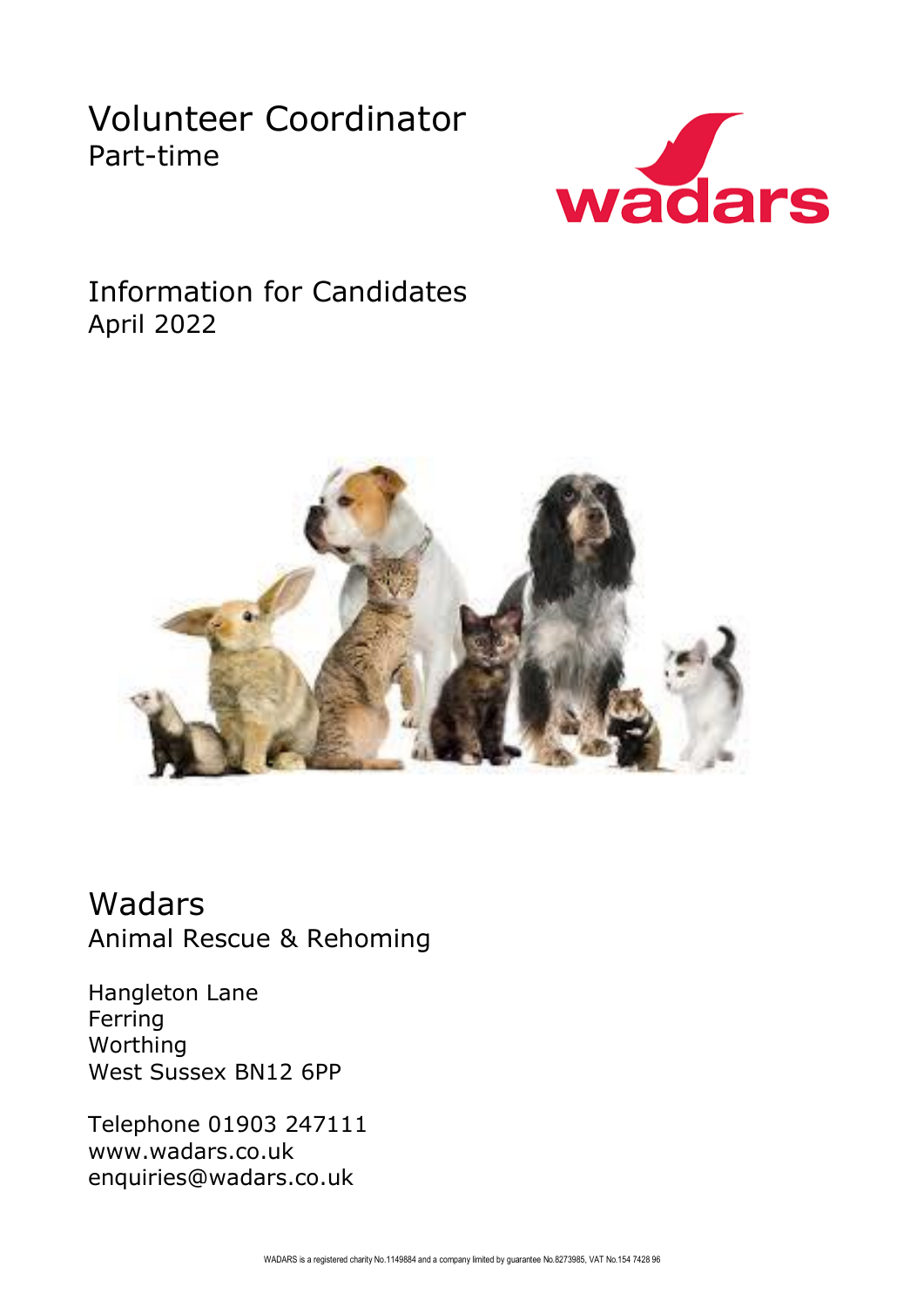# INFORMATION TO CANDIDATES

## VOLUNTEER COORDINATOR

# Dear Applicant

The following information is intended as a useful guide to applicants considering joining Wadars. Full details are supplied with an offer of appointment.

## Wadars

Set in 15 acres of the beautiful South Downs in Ferring, West Sussex, Wadars is a leading animal rescue charity and has been providing protection of animals of all kinds in need of care and attention by reason of sickness, maltreatment, poor circumstances or similar causes since 1969. As a registered charity, we rely almost entirely on donations, legacies and fundraising from within the community that we serve.

Wadars rescues and rehabilitates around 1,500 wildlife and re-homes over 400 companion animals (pets) every year. Our team of mobile animal rescue officers respond to calls from the general public where animals are in peril and, during the summer months, can receive more than 50 calls a day.

After 50 years of working with commercial kennels, catteries and other wildlife units, we have now obtained full planning permission for the development of a comprehensive rescue and rehoming centre. This will take time  $-$  and money  $-$  to complete and in the meantime, we have created a small but well equipped wildlife unit with associated aviaries and built the first phase of our cattery.



We work tirelessly to provide rehabilitation of wild animal causalities and their integration back into their natural environment. We also provide a mobile animal rescue service, with a fleet of three animal ambulances, responding to distressed, injured and displaced wild animals in our community.

# Volunteer Coordinator – part-time

We are seeking a Volunteer Coordinator to be responsible for co-ordinating all of the volunteering opportunities throughout our work at the Centre and in the community.

In this role you will recruit, select and induct new volunteers, providing support throughout their volunteer journey with us. You will play a key role in ensuring best practice is followed, achieving high volunteer standards. You will build relationships with staff across all our teams to help identify volunteering opportunities and be the key point of contact for all volunteer activity.

You will have a good understanding of customer care and the role of volunteers in an organisation, including their integration, management and motivation. You'll have excellent communication skills, both written and verbal, and strong leadership skills with ability to engage and work effectively with groups of people with varying backgrounds and skill levels.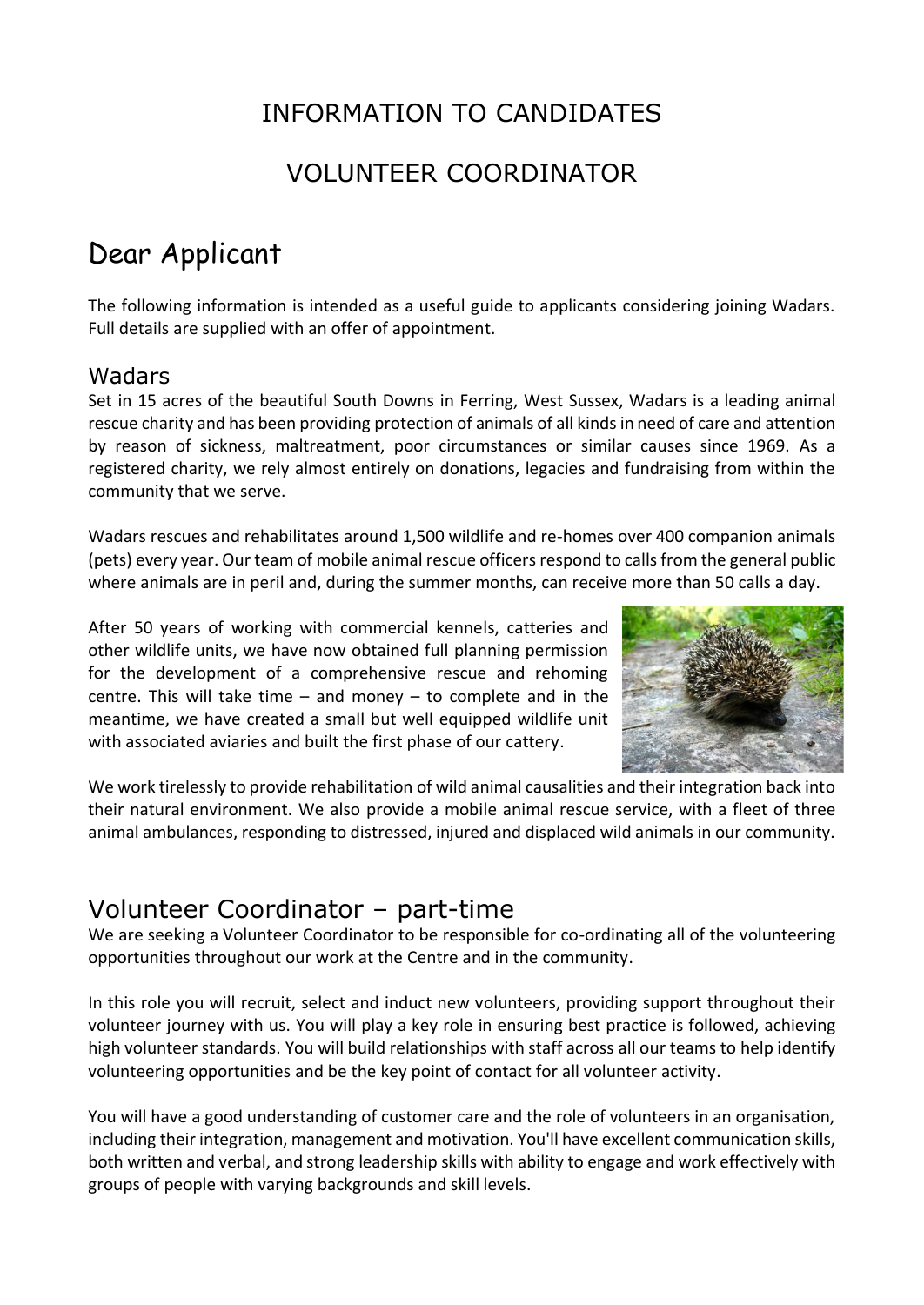You will need a positive attitude, methodical approach to work and have the ability to work under your own initiative. But above all a passion and commitment to work and the goals of Wadars. A full, UK driving licence is also required.

### **General**

You will be part of the public face of Wadars and you will be in close contact with the community both directly and indirectly. It is an essential element of the job that the people who we serve are treated efficiently and effectively but, most of all, with kindness, compassion and understanding.

Working within in animal welfare can be physically and emotionally demanding; a high degree of emotional stamina and the ability to cope with animal euthanasia, cruelty and neglect is essential.



# Terms and Conditions

- The role is being offered on a part-time basis of 20 hours a week. The salary offered is based upon £19,110 per annum for a full time role; the actual salary offered is £10,920.
- A role description and person specification is included in this pack.
- The Charity operates a contributory pension scheme through Scottish Widows for eligible staff.
- The Charity is unable to contribute towards the cost of relocation if this is necessary.
- As part of the induction procedure for employment, we ask successful candidates to complete a pre-employment medical questionnaire.
- To comply with legal requirements, we ask all potential employees to prove their eligibility to work in the UK. No offer of employment will be made until eligibility to work in the UK has been verified.
- Any offer of employment will be subject to the receipt of at least two satisfactory references. Referees are people who can comment on your suitability for this position, other than a relative. Ideally this should be work (or volunteer) related to the post you are applying for. This must include your current or most recent employer or volunteer placement.
- We are an equal opportunities employer and welcome applications from all backgrounds.

# How to Apply

Applications must be made on our application form returned by email to [enquiries@wadars.co.uk.](mailto:enquiries@wadars.co.uk) We do not accept CVs.

**Closing date for applications** is 12 noon on Friday 29th April 2022. However, the Charity reserves the right to appoint before the closing date so early application is strongly encouraged.



Thank you for your interest in working at Wadars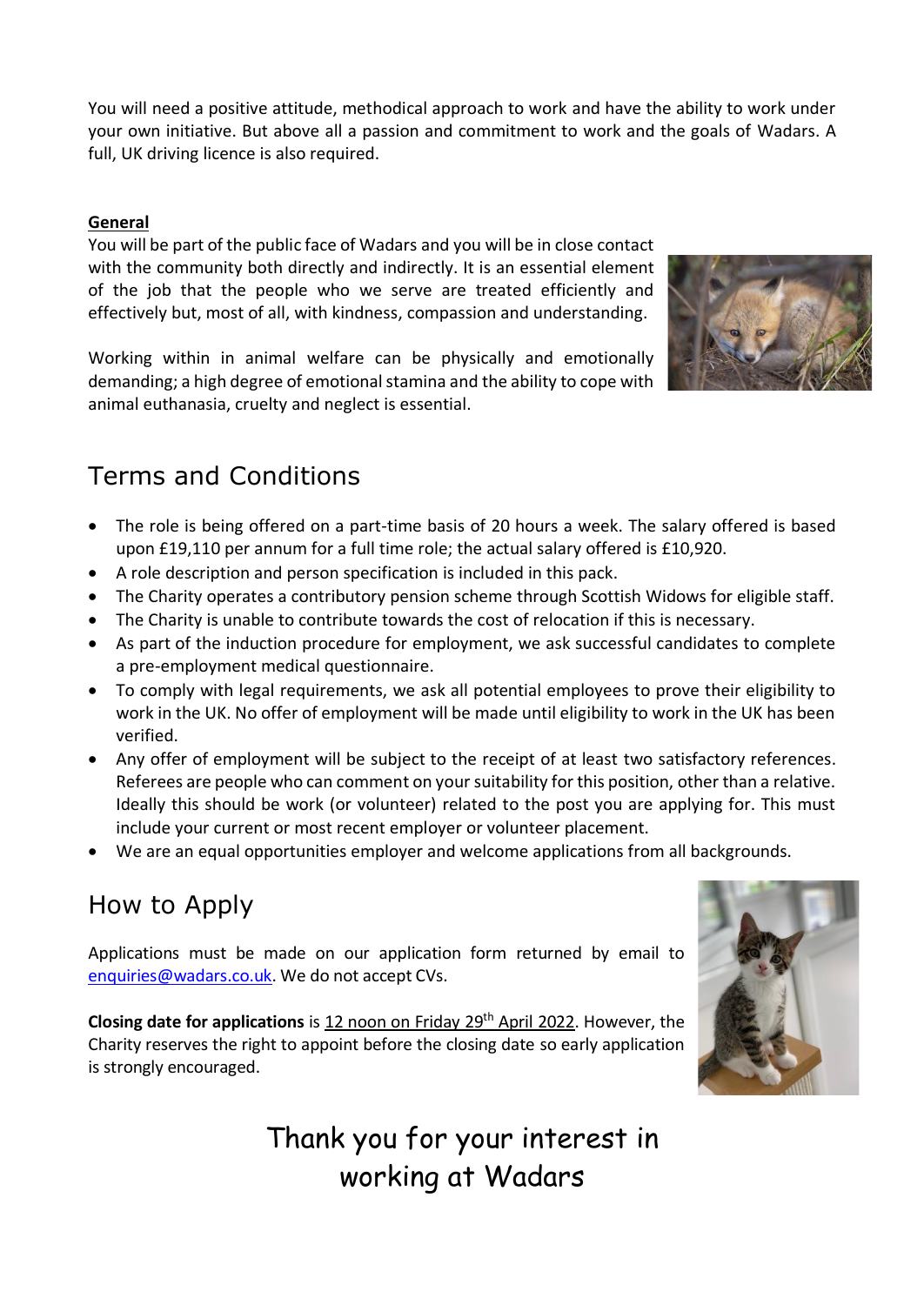## **ROLE DESCRIPTION**

JOB TITLE: Volunteer Coordinator CONTRACT: Permanent – part-time REPORTS TO: Operations Director LOCATION: Wadars Animal Rescue Centre in Hangleton Lane, Ferring, with extensive travel around the surrounding area

## **PURPOSE OF THE JOB**

To proactively support the animal welfare, fundraising, and administrative functions of Wadars through the effective recruitment, retention and development of volunteers.

## **MAIN DUTIES**

This is not an exhaustive list but an outline of the main duties for the post-holder. Working collaborative with staff and key volunteers:

- Identify volunteering opportunities throughout the Charity
- Create role and person descriptions appropriate to the individual volunteering roles
- Recruit, select and induct volunteers and volunteer team leaders ensuring best practice throughout
- Assist members of staff and volunteer team leaders to ensure they support, direct and thank volunteers recruited to their areas of work, to ensure those volunteers effectively contribute to the Charity and feel valued
- Identify training and support needs of volunteers and assist in development and delivery of relevant and appropriate training, support and other activities
- Take a leading role in communicating with the network of Wadars volunteers including the development of a volunteer newsletter and contributing to the Wadars supporters' newsletter, website and social media
- Ensure that all volunteers are thanked, both individually and as a group; organising volunteer meetings and 'thank you' socials throughout the year
- Keep abreast of the law regarding volunteering and comply with requirements
- Network with other volunteers coordinators and support agencies to establish best working practices
- Maintain a volunteer database, schedule of volunteer opportunities and vacancies and other records as requested to enable effective statistical data to be collated

### **General**

- Be aware of the philosophy of Wadars and behave as a fit representative
- Maintain good public relations and help to maintain a high profile for Wadars raising the public awareness of the importance of volunteers and donations to the continuance of the work of Wadars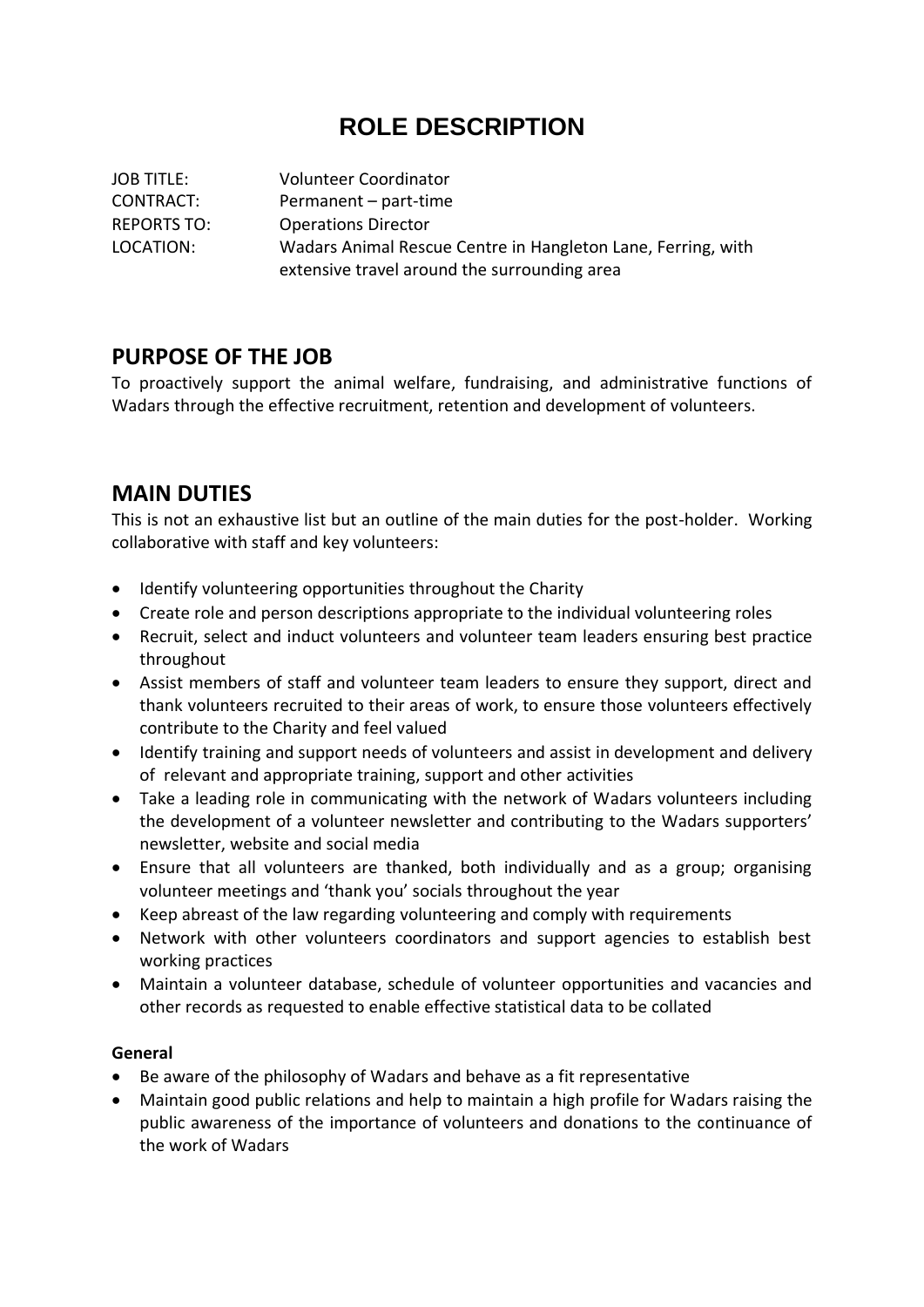- Maintain regular and effective liaison with staff and volunteers to ensure good working relationships
- Meet agreed objectives, undertake an annual performance review and undertake training as required
- Be flexible and willing to take on or assist with special projects or other reasonable duties as requested by Operations Director or Chief Executive
- While at work all staff are required to take care of their own health and safety and that of others who may be affected by their acts and omissions
- To be aware of and comply with the requirements stated within the Charity Staff Handbook and other policies and operational procedures as issued from time to time

### **Additional information**

- The post holder will be required to travel throughout Worthing and the surrounding district. A full driving licence and the use of a reliable, suitably insured car are essential
- The post holder will be required to work very flexibly, responding to the workload of the Charity and the tasks to be completed including some evening and weekend working

#### **Variations**

This job description is a statement of the job content agreed in April 2022. It should not be seen as precluding future changes. This job description will be reviewed annually during the Appraisal process, to take into account the need for change in the services, role and activity.

April 2022.